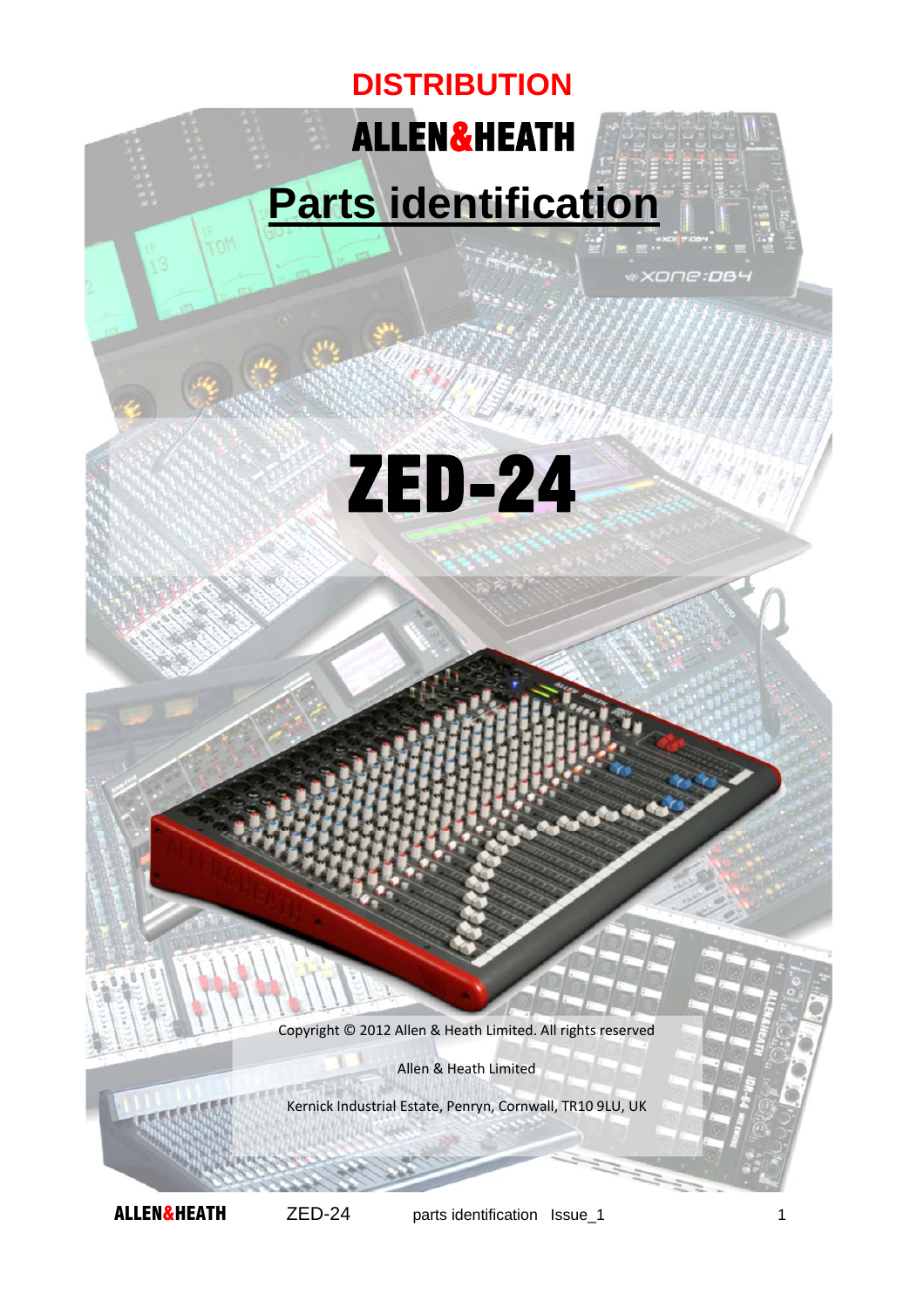## **Contents**

- **3 Exterior parts**
- **4 Exterior parts**
- **5 003-652 Mono IP**
- **5 003-653 Stereo IP**
- **6 003-655 StereZED-14 Stereo USB** *003-664 USB sub*
- **6 003-656 ZED-14 Aux mix**
- **7 003-659 Headphones, right meter**
- **7 003-657 Master, left meter**
- **8 0030658 Distribution**
- **8 Order code 003-778 PSU** *(003-779 PCB assembly)*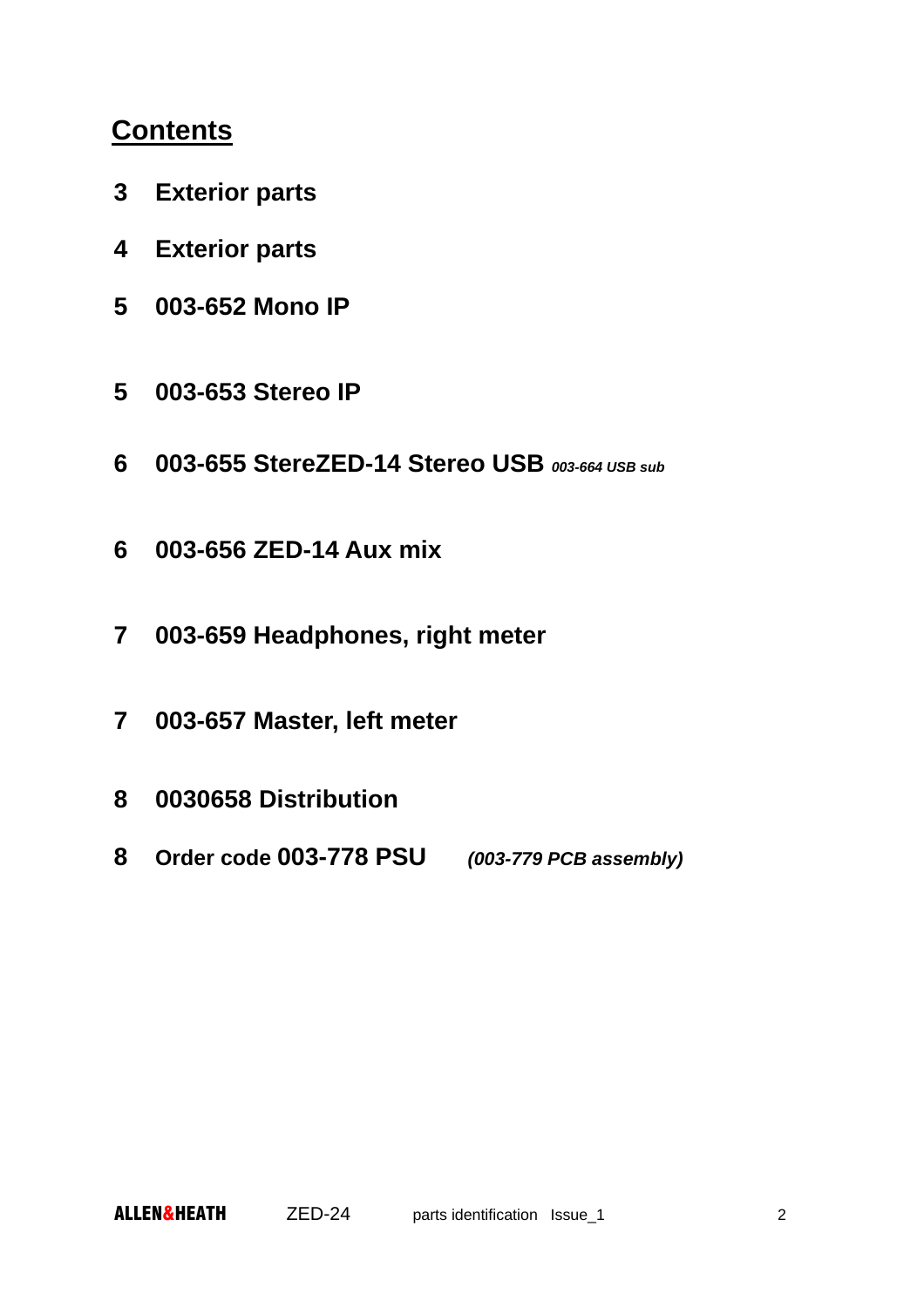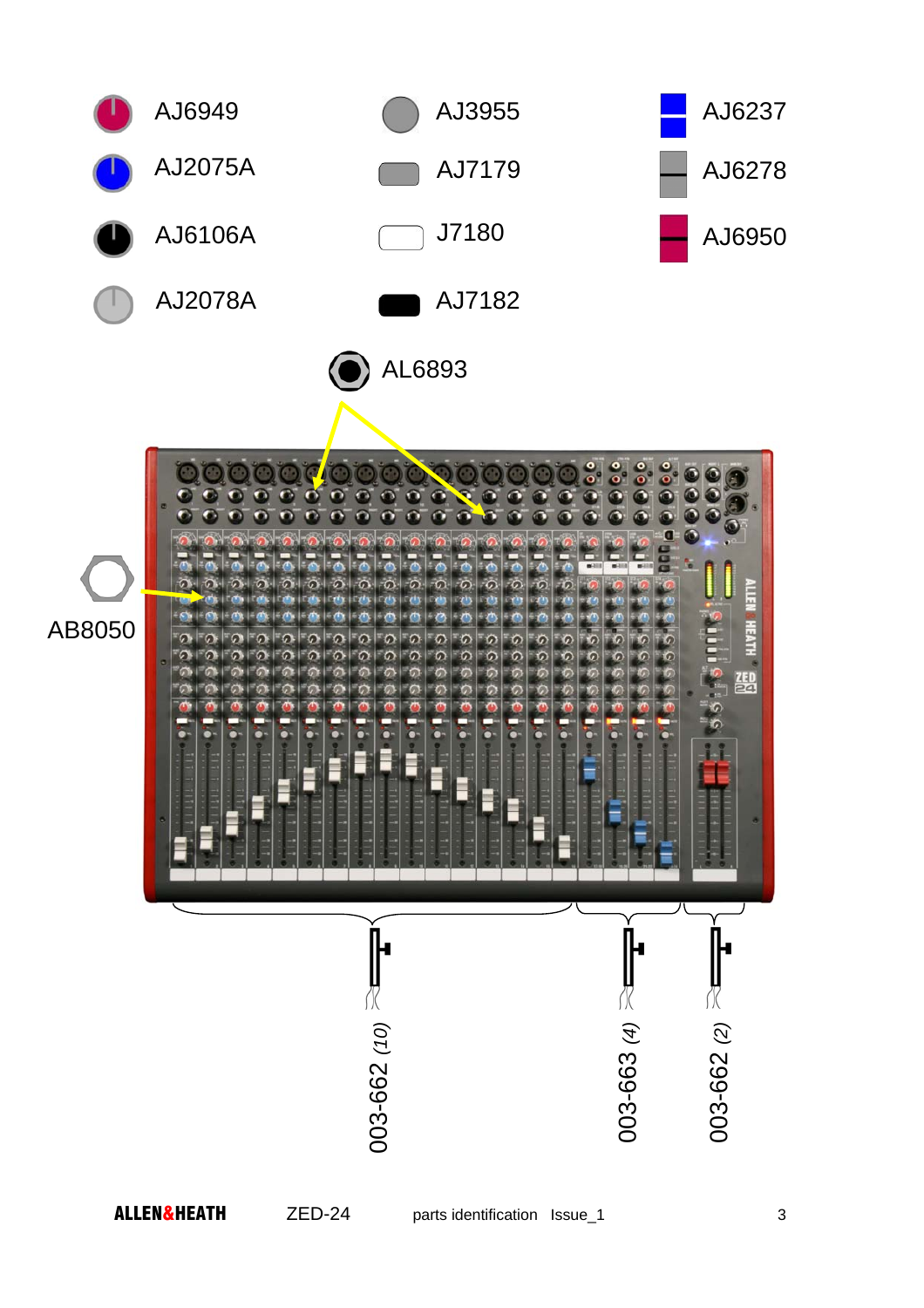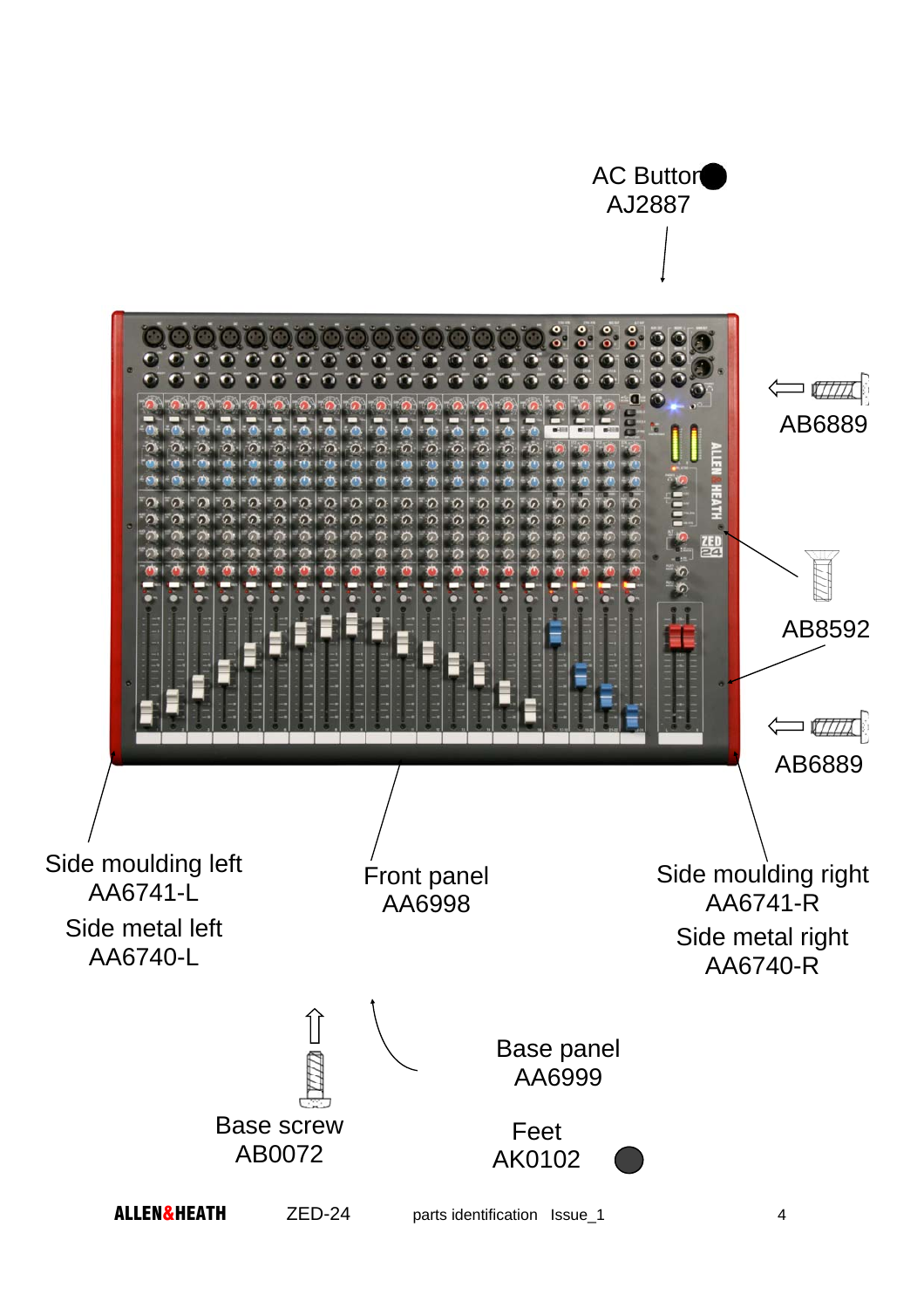

003-652 Mono IP



003-653 Stereo IP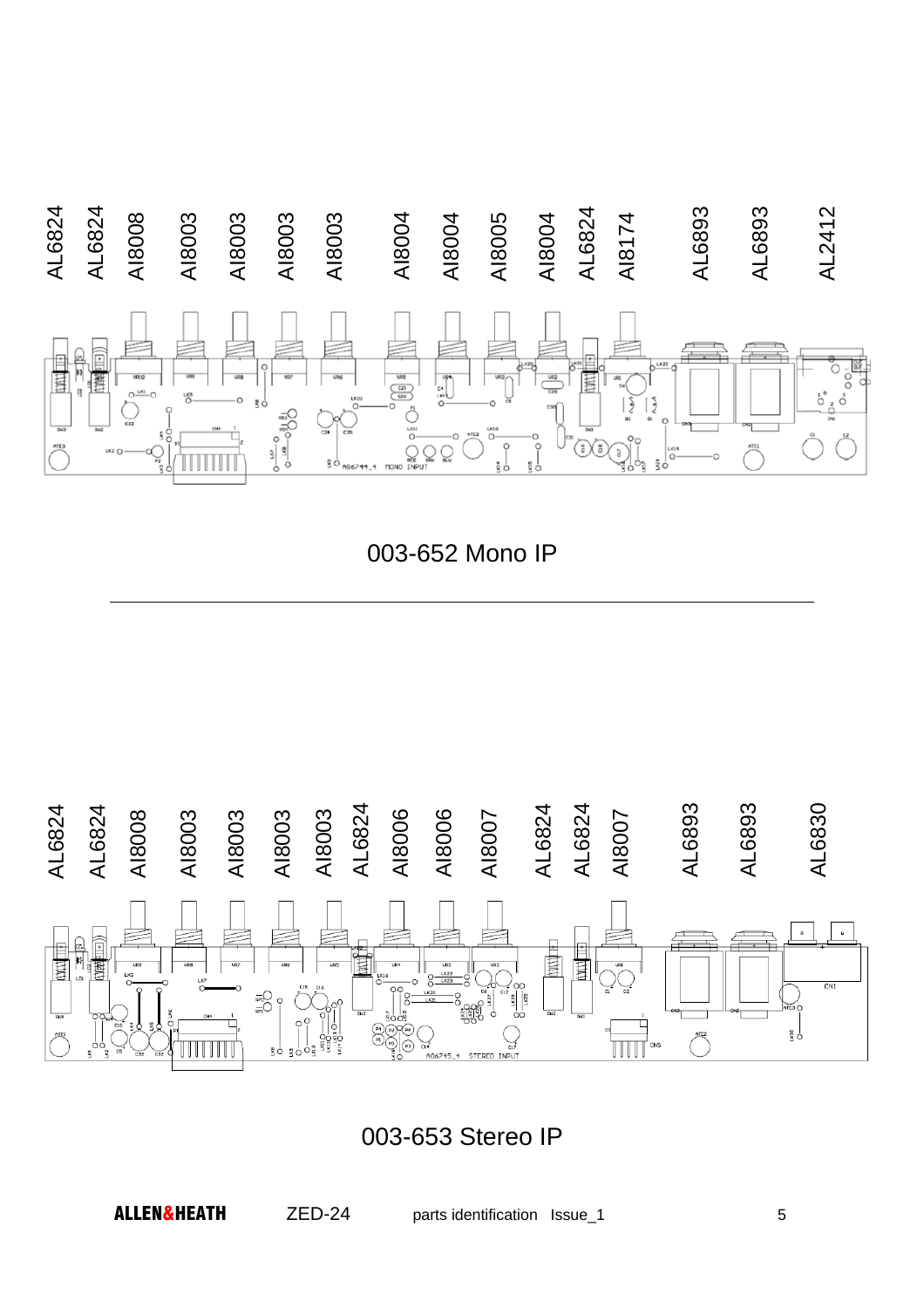

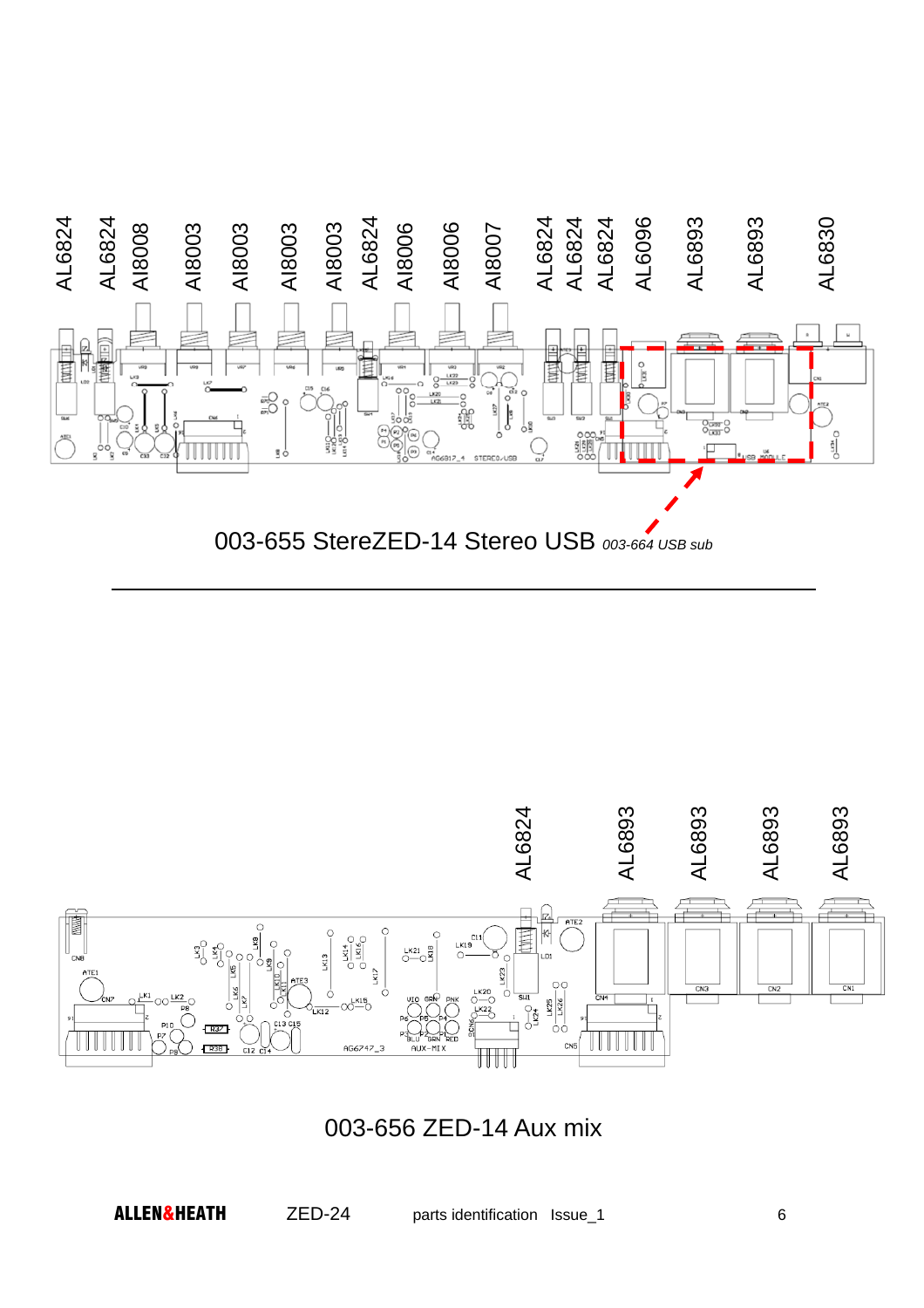



003-657 Master, left meter